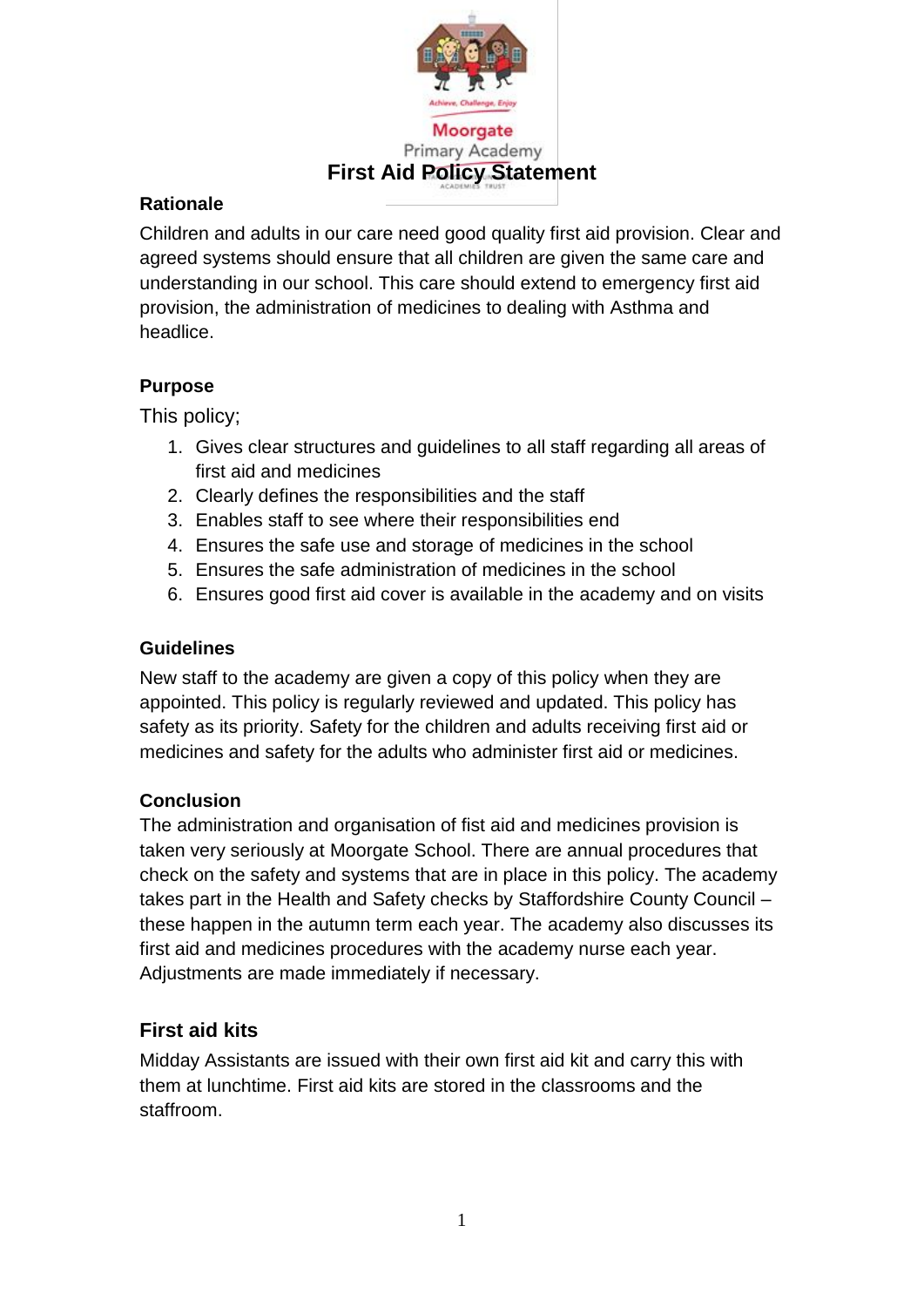

#### **Covid-19 Secure Procedures**

All staff have received training on how to deal with first aid during the Pand emic. All staff wear the appropriate PPE (Mask, gloves and apron) before dealing with a first aid injury.

### **Cuts**

The nearest adult deals with small cuts. All open cuts should be covered after they have been treated with a medi wipe. Children should always be asked if they can wear plasters BEFORE one is applied. Children who are allergic to plasters will be given an alternative dressing. Minor cuts do not need to be recorded in the accident file.

Any first aider can treat more severe cuts, but a fully trained first aider must attend the patient to give advice. Minor cuts should be recorded in the accident file and parents informed.

ANYONE TREATING AN OPEN CUT SHOULD USE RUBBER GLOVES. ALL blood waste is disposed of in the yellow bin, located in the first aid boxes around school.

Bumped heads

Any bump to the head, no matter how minor is treated as serious. All bumped heads should be treated with an ice pack. Parents and guardians must be informed BY TELEPHONE. The child's teacher should be informed and keep a close eye on the progress of the child. ALL bumped head incidents should be recorded in the accident file.

#### Accident file

The accident file is located in the main academy office, hanging on the notice board. Each year there is a new file. Old files are stored in the academy office store.

For major accidents, a further county form must be completed within 24 of the accident. These forms are located in the red accident file. These forms need to be signed by the Headteacher, a copy taken and placed in the child's section and the original copy forwarded to county. Calling the emergency services

In the case of major accidents, it is the decision of the fully trained first aider if the emergency services are to be called. Staff are expected to support and assist the trained first aider in their decision.

If a member of staff is asked to call the emergency services, they must,

- 1. State what has happened
- 2. The child's name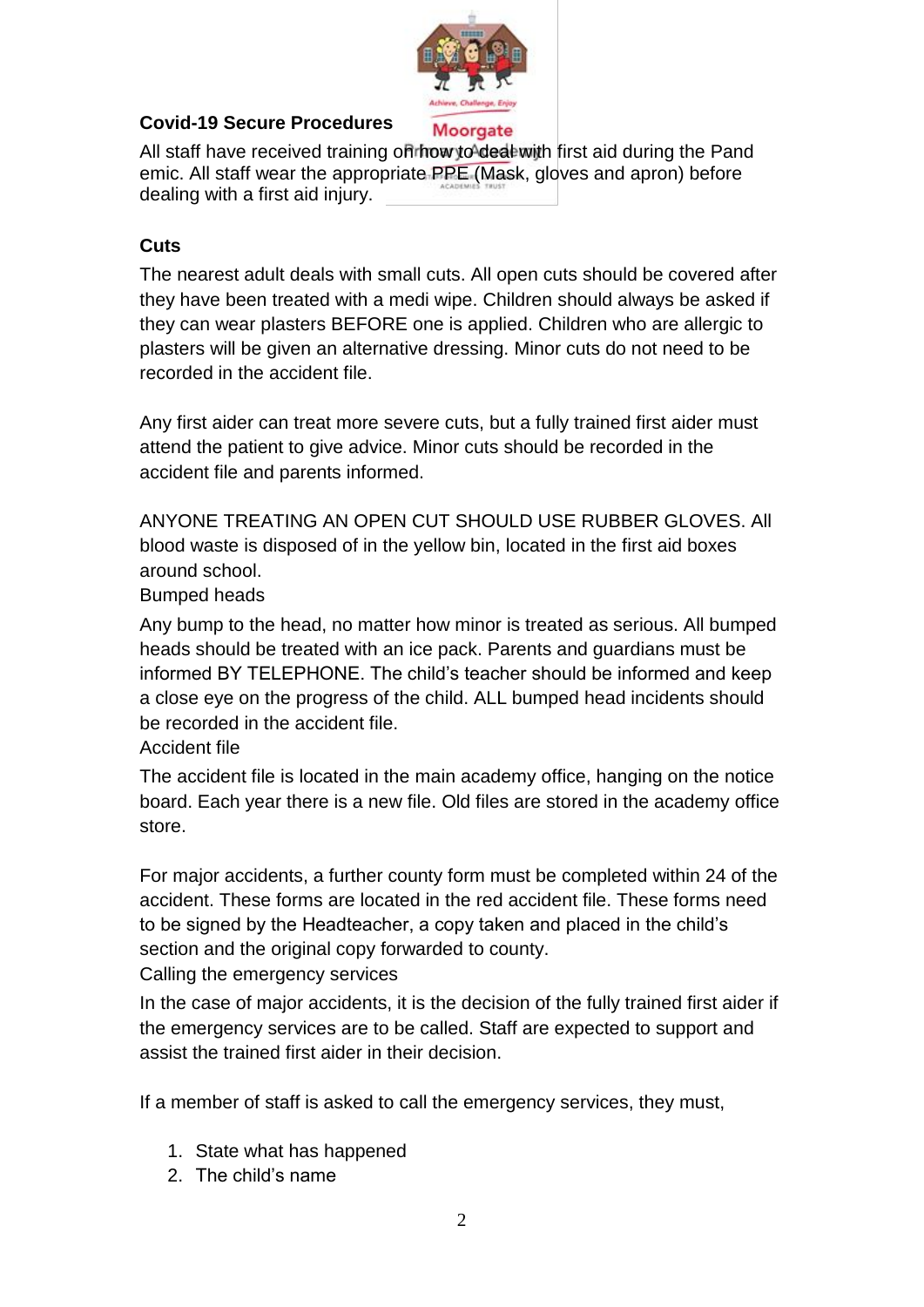

- 3. The age of the child
- Moorgate 4. Whether the casualty is breathing and/on unconscious
- 5. The location of the school STAFFORDSHIRE UNIVERSITY

In the event of the emergency services being called, a member of the Admin staff OR another member of staff, should wait by the academy gate on Moorgate and guide the emergency vehicle into the school.

If the casualty is a child, their parents should be contacted immediately and give all the information required. If the casualty is an adult, their next of kin should be called immediately. All contact numbers for children and staff are clearly located in the academy office.

#### **School staff have no legal obligation to administer medicines to pupils**

unless they have been specifically contracted to do so. It is generally accepted, and stated in LA policies, that all staff are acting voluntarily. Staff may volunteer to assist in administering medicines to pupils but must be given training and guidance. Where they decide that they will administer medication, schools should ensure that they have sufficient members of staff who are appropriately trained to manage medicines as part of their duties. It is the responsibility of the Headteacher to ensure that all staff are trained appropriately and have read and understood the current medication policy and the LA guidance document. Also see LA guidance – 'Guidance on the administration of medication'

#### **Procedure for the administration of medicines in school:**

All medicines that are to be administered in school must be accompanied by written instructions from the parent or GP. A parental request form (see enclosed) must be made available and completed by parents – consent to share with staff should be sought Copies of this should be filed in an 'Administration of medicines' folder in the school office. Teaching staff of that pupil should also receive a copy of the form, along with the medication, to ensure correct procedures are followed. The medicine should be in its original packaging with a pharmacy label. This label must state the Childs name, dose, expiry date, name of medicine and enclosed safety leaflet. The medicine should be accompanied by a school procedure leaflet which also contains a picture of the child in question Parents who decide to nominate another adult to administer medicine to their child must be the parent with 'parental responsibility' and this decision MUST go through the Headteacher at all times

#### IF THE ABOVE CONDITIONS ARE NOT MET THE MEDICATION SHOULD NOT BE TAKEN FROM THE PARENT.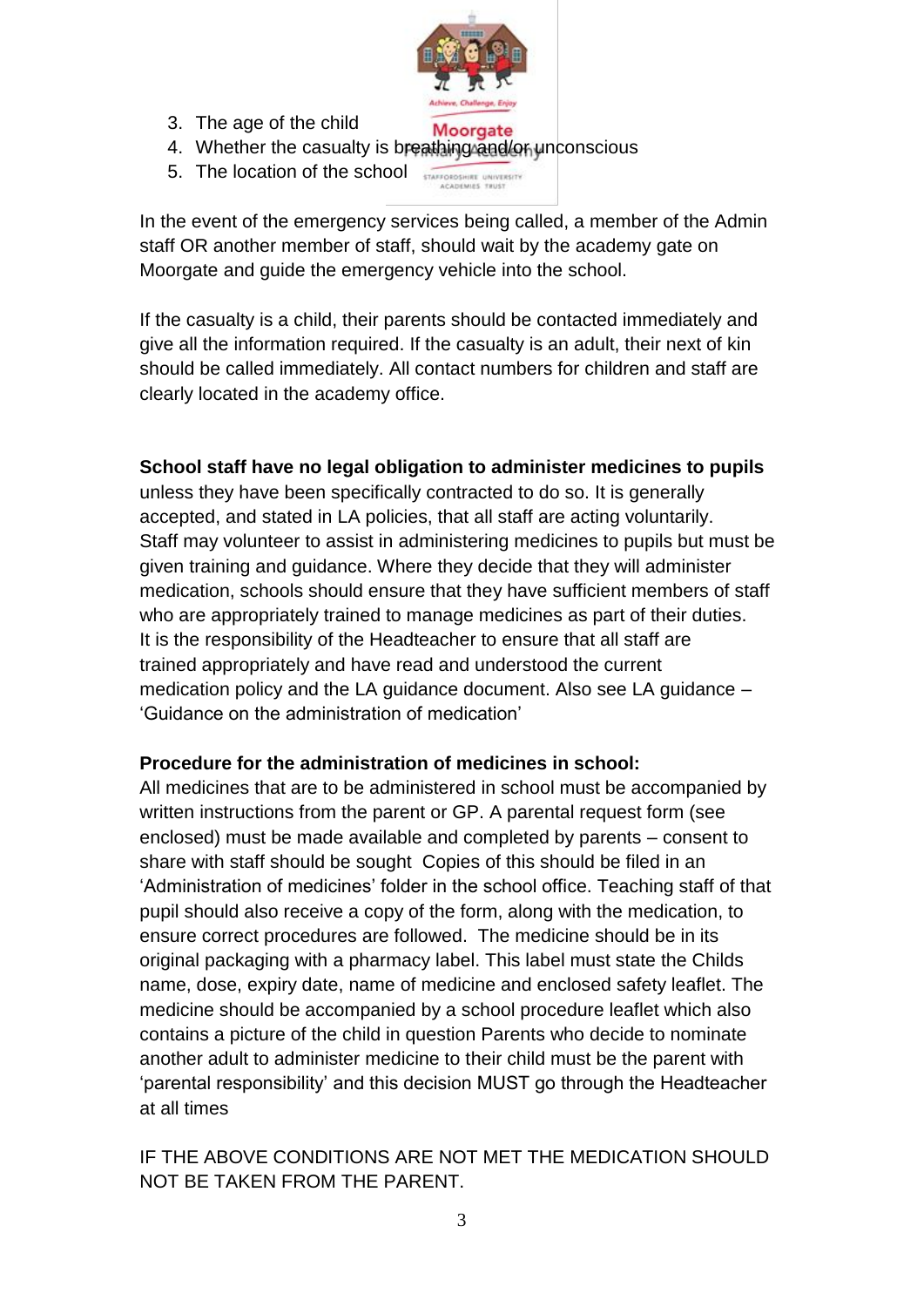

#### **Storage of medicines:**

Medicines must at all times be stored in the original containers they were dispensed in. Medicines should be kept in a safe and accessible place:

#### **Inhalers –**

EYFS/Key stage one – in a class lunchbox on a shelf out of the reach of children, with all staff aware of their location

Key stage 2 – in an accessible place for self-administration under staff supervision. A discussion on safety will need to be addressed to the whole class at least each term.

Epi-pens – these will be stored in the child's classroom, out of the reach of the children. With all staff aware of their location. Spare epi-pens will be kept in the office, again out of the reach of children.

Controlled drugs (such as Buccal Midazolam) – will be kept in a locked cupboard. A lockable cupboard will be available in the Hygiene Room with key entry. All staff will be aware of where the key is kept (lockable key cupboard in the main school office). See further guidance on page 6.

#### **Self-administration of medicines:**

It is good practice to support and encourage children, who are able, to take responsibility for managing their own medicines from a relatively early age and schools should encourage this. Older children with a long-term illness should, whenever possible, assume complete responsibility under the supervision of their parent or setting staff.

The age at which children are ready to take care of, and be responsible for, their own medicines, varies. There is no set age when this transition should be made, and there may be circumstances where it is not appropriate for a child of any age to self-manage. Where this is agreed it must be added to the Parental Consent Form. Health professionals need to assess, with parents and children, the appropriate time to make this transition. If children can take their medicines themselves, staff will still be required to be supervise and suitable storage arrangements must still be provided.

#### **Controlled Drugs Register**

It is essential practice for this to keep a separate record of controlled drugs to include the receipt, administration and possible disposal of controlled drugs. These records must be kept in a bound book or register with numbered pages (This can be purchased from a pharmacist).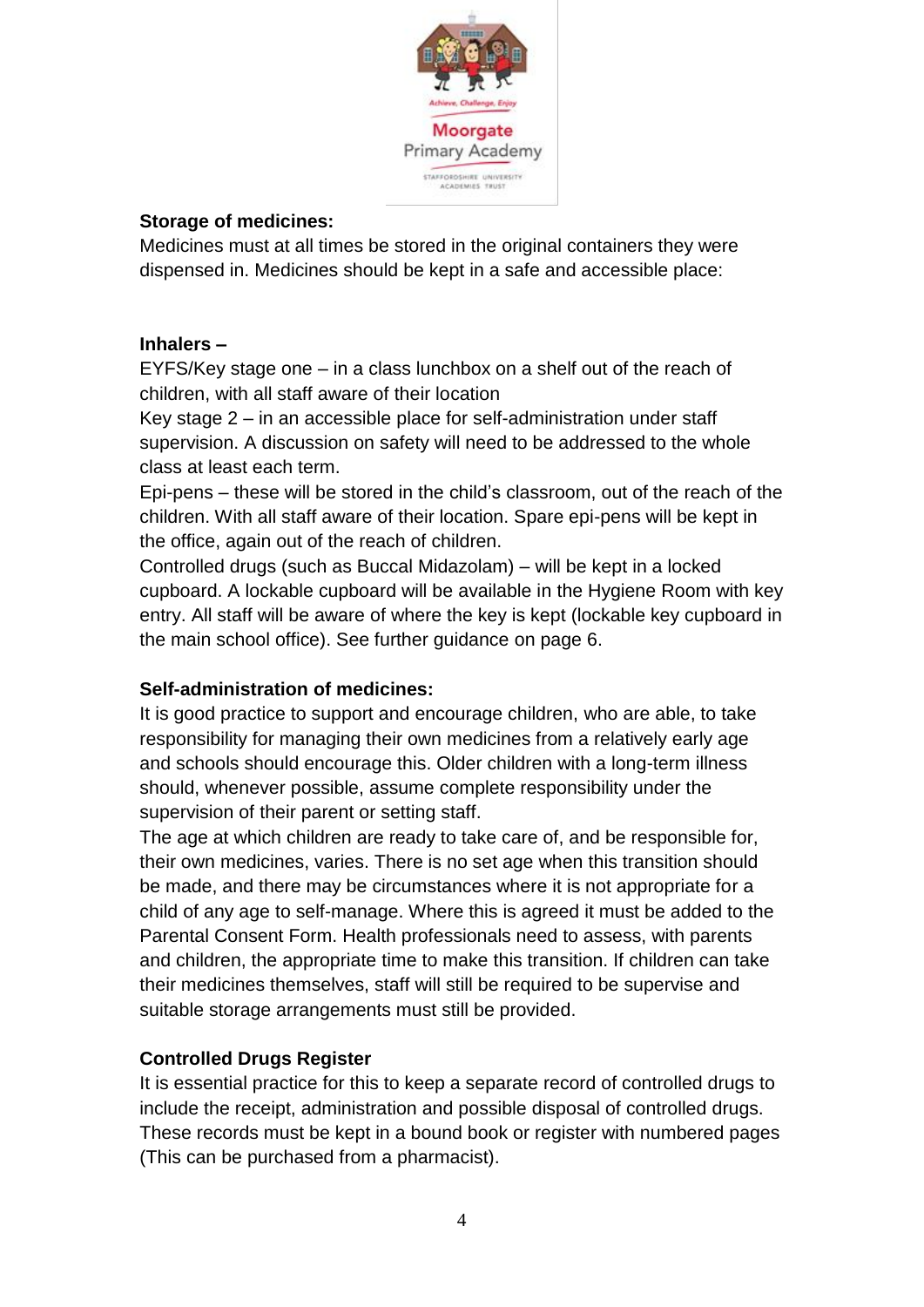

The book will include the balance remaining for each product with a separate record page being maintained for each child. It is recommended that the balance of controlled drugs be checked at each administration and also on a regular basis e.g. monthly. The book should be locked away (in the drugs cupboard) when not in use.

## **Storage of Controlled Drugs**

In all settings, controlled drugs must be stored behind double lock and key. This must be a metal cupboard with an inner lockable cupboard or a metal lockable container within a cupboard. The cupboard must be secured to the wall.

### **Administration of Controlled Drugs**

Any authorised member of staff may administer a controlled drug to the child for whom it has been prescribed and they should do so in accordance with the prescriber's instructions in the presence of another member of staff as witness.

The administration of controlled drugs is recorded using the Controlled Drugs Register which can be purchased from a pharmacist and on the Medication Administration Record sheet. Staff MUST NOT sign the record of administration unless they have been involved in the administration of the medication and have checked details.

The recommended procedure for the administration of controlled drugs is as follows:

1. Check the child's care plan for details of dosage required etc.

2. Verify the quantity of medication as stated on the controlled drug register to ensure that the dose has not already been given

3. Ensure two members of staff are present; one member of staff must witness the other administer the medication to the young person.

4. Both staff must sign the Medication Administration Record sheet and controlled drug register to confirm that the dose was given and the amount remaining.

If medication is refused or only partly taken both staff must witness the disposal of the remaining medication and record the details and sign to that effect.

If a dose of medication is refused or only partly taken then the parents/carer/paramedic or GP should be contacted for advice on any adverse reactions and risk to the young person.

## **Return or Discontinued Controlled Drugs**

A controlled drug, as with all medicines, should be returned to the parent/carer when no longer required to arrange for safe disposal (by returning the unwanted supply to the local pharmacy). Staff training: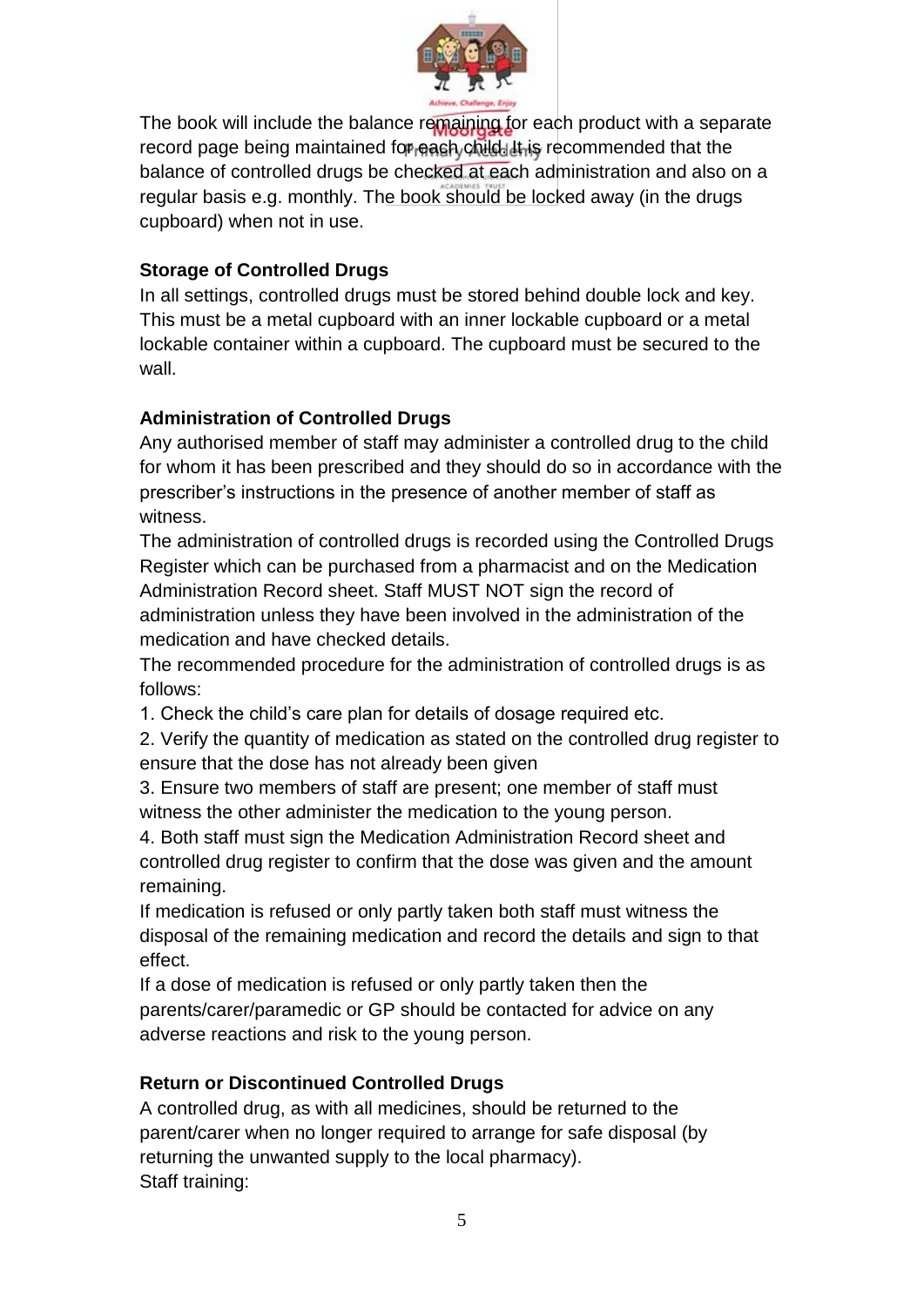

The Headteacher will ensure that all relevant staff are aware of pupils who are taking medication and who is responsible for administering the medication. The Headteacher will keep a record of all relevant and approved training by staff. Prior to any medication being administered by staff the Headteacher will be satisfied that the staff member is

competent. It is good practice to keep a detailed record of all training, with staff names and dates, to ensure re-training takes place at appropriate intervals.

WHERE TRAINING HAS NOT BEEN GIVEN THE EMPLOYEE MUST NOT UNDERTAKE THE ADMINISTRATION OF MEDICINE AND MUST IMMEDIATLEY INFORM THE HEADTEACHER/ASSISTANT HEAD.

## **Safety guidelines:**

Each person who may administer medication must: Have received appropriate training Receive a copy of this policy and LA guidelines Ensure they have read and understand all care plans Ensure they have a witness before administering the drug Check the medication belongs to the named pupil and it is within the expiry date Record the administration as soon as possible on the records sheet Understand and take appropriate hygiene precautions to minimise cross infection Ensure all medications are returned for safe storage or handed to paramedics Notify the Headteacher as soon as possible after the administration, especially if further medical assistance is required Record of pupils on long term medication/care plans:

A record of pupils on long term medication/care plans will be kept with the staff training register. This will be distributed to all staff on an annual basis, or when new additions are made. Staff must be aware of the confidentiality of this document. A copy should also be kept in the safeguarding confidential records file.

# **Care Plans:**

For all pupils who may require specialist individual treatment a clear care plan will be set up. School will liaise with parents and the school nurse to ensure that this is provided. The care plan will be provided to the school and fully agreed before any medical treatment will be carried out. Full training will also be given if required. The plan will be reviewed annually, preferably with parents and school nurse.

UNDER NO CIRCUMSTANCES WILL SCHOOL PROVIDE ANY MEDICAL CARE OR TREATMENT UNTIL A CARE PLAN IS AGREED, IN PLACE AND FULL TRAINING GIVEN.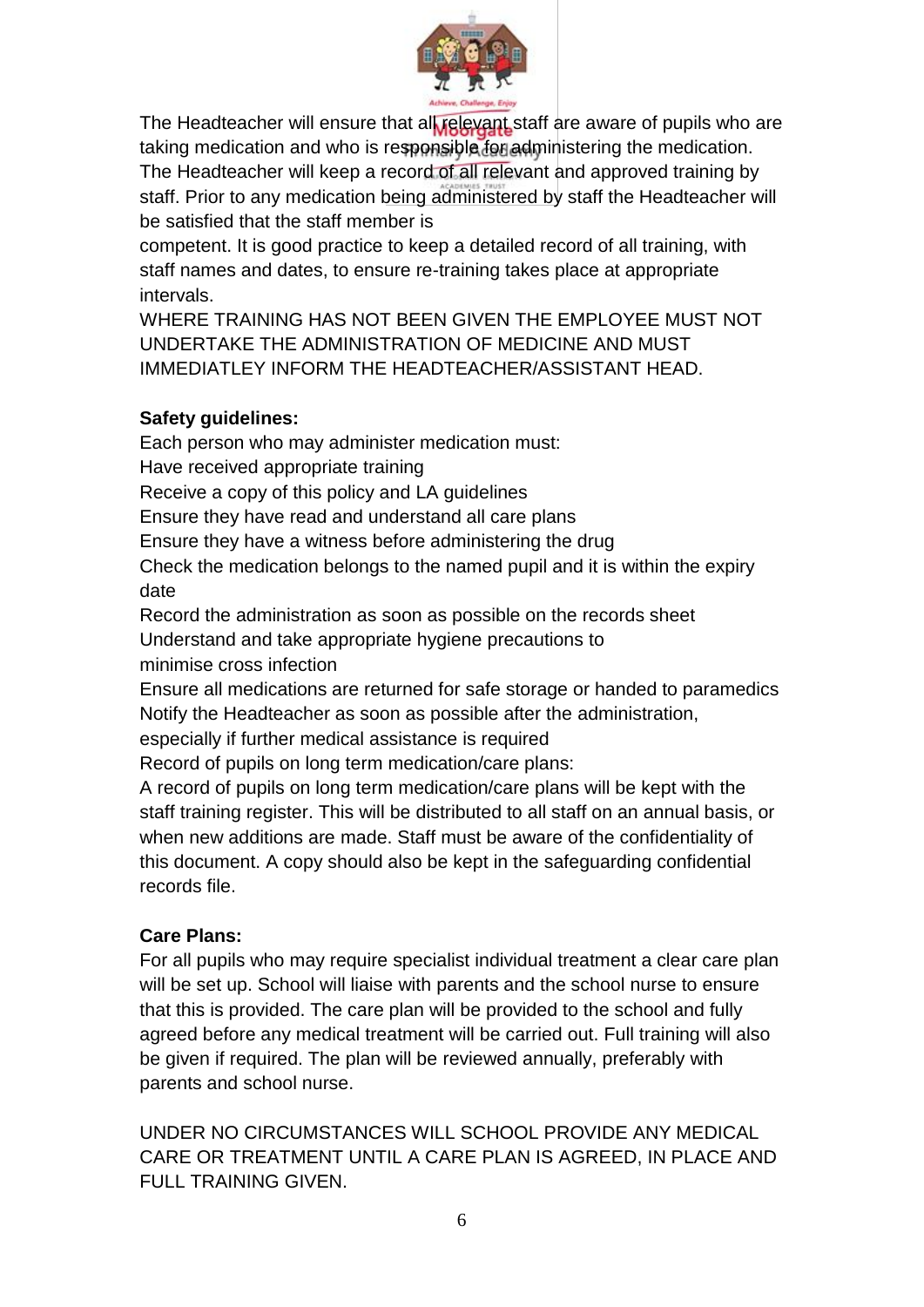

If the child transfers to another school a copy of the care plan will be provided as soon as possible. Primary Academy

STAFFORDSHIRE UNIVERSITY

#### **Educational visits:**

The administration of medicines during educational visits and other out of school activities requires special attention and pre-planning. Staff should liaise with the educational visits coordinator, parents, Headteacher and medical professionals, if required. The guidelines and procedures as already outlined must be applied in this situation.

No educational visit must take place without prior planning in this area. School staff will be expected to alert off site trainers or centre staff of a childs medical condition and care plan, if necessary – please discuss this need with parents prior to the visit so they are aware of the information you are sharing. Extra curricula activities, after school clubs, swimming etc:

Schools must ensure that any arrangements made for pupils to receive medication during normal school hours are also available at other times when pupils are in the care of the school. It is recommended that pupils requiring inhalers, if possible, should be the responsibility of the child able, or a nominated member of staff made responsible for the inhalers safe keeping. In the case of controlled drugs the responsible and trained member of staff should keep the medication and care plan about their person at all times and be readily available if required. Other staff members should be aware of the responsible and trained member of staff. It is recommended that the child who may require the medication is always in the care of this person e.g. in their group. School staff will be expected to alert off site trainers or centre staff of a childs medical condition and care plan, if necessary – please discuss this need with parents prior to the visit so they are aware of the information you are sharing.

\*Staff should be aware of 'Normal Operating Procedures' of other establishments and notify their staff of any potential issues surrounding care plans, keeping in mind child confidentiality.

#### **Employee medicines:**

An employee may need to bring their medicine into school. All staff have a responsibility to ensure that their medicines are kept securely and that pupils have no access to them e.g. locked in a locker in the staff room. Adequate safeguards must be taken by employees, who are responsible for their own personal supplies, to ensure that such medicines are not issued to any other employee, individual or pupil.

#### **Medical confidentiality:**